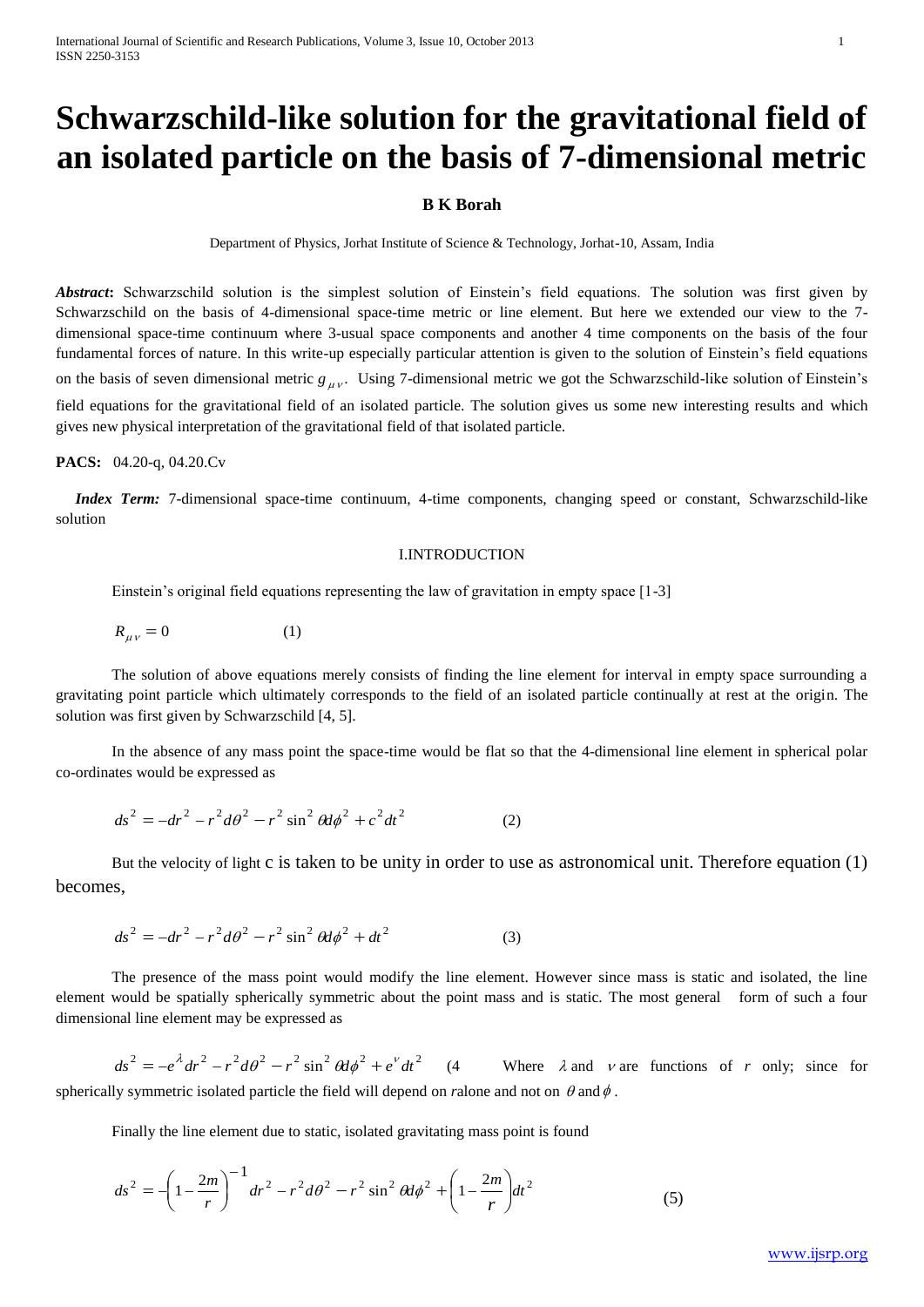International Journal of Scientific and Research Publications, Volume 3, Issue 10, October 2013 2 ISSN 2250-3153

The solution was first obtain by Schwarzschild and hence is known as Schwarzschild line element reduces to the line element of flat space-time of special relativity.

Schwarzschild solution is seen to have the following singularities

(i) TheSchwarzschild solution becomes singular at  $r = 0$ ; but this singularity also occurs in Newton's (classical) theory.

(ii) The Schwarzschild solution again becomes singular at a distancer given by  $(1 - \frac{2m}{n}) = 0$ *r*  $\binom{m}{r}$  = 0, i.e.  $r = 2m$ . This value

of*r* is known as Schwarzschild radius. For points  $0 \le r \le 2m$ ,  $ds^2 < 0$  i.e. the interval is purely space-like. Hence there is a finite singular region for  $0 \le r \le 2m$ . Thus  $r = 2m$  represents the boundary of the isolated particle and the solution holds in empty space outside the spherical distribution of matter (or isolated particle) whose radius must be greater than 2*m*. Hence equation (5) is called the Schwarzschild exterior solution for the gravitational field of an isolated particle.

Many authors [6, 7] trying to solve the problems of gravitation on the basis of Schwarzschild solution of the line element or metric of 4-d space-time continuum.

The purpose of this article is simply to solve Einstein's field equations for the gravitational field of an isolated particle on the basis of 7-dimensional metric similar to that of Schwarzschild in 4-dimesional. Taking new idea of time [8, 9] and looking in to the extra dimension of space-time continuum already we have developed a 7-dimensional metric [10] where the 3 space components and 4-time components. The idea of 4-time components has beentaken on the basis of the 4-fundamental forces of nature which are known as Electro-magnetic, Strong, Weak and gravitational forces.

#### II.MATHEMATICAL FORMULATION

According to our new concept of space-time continuum [10] the physical universe is not 4-dimensional it is considered as 7-dimensional, where the time part has 4-components instead of one. The 4-time components are considered on the basis of four fundamental forces of nature. Therefore the equation (3) becomes

$$
ds^{2} = -dr^{2} - r^{2}d\theta^{2} - r^{2}\sin^{2}\theta d\phi^{2} + c^{2}\left[a_{1}(dt^{1})^{2} + a_{2}(dt^{2})^{2} + a_{3}(dt^{3})^{2} + a_{4}(dt^{4})^{2}\right](6)
$$

Since the time components [10] are

$$
c^{2}dt^{2} = \left[c_{1}^{2}(dt^{1})^{2} + c_{2}^{2}(dt^{2})^{2} + c_{3}^{2}(dt^{3})^{2} + c_{4}^{2}(dt^{4})^{2}\right](7)
$$

Here  $t^1$ ,  $t^2$ ,  $t^3$ ,  $t^4$  and  $c_1$ ,  $c_2$ ,  $c_3$ ,  $c_4$  aretime-components and the changing speed or constants due to the four fundamental forces viz. electro-magnetic, strong, weak, gravitational respectively. The equation (7) can be written as,

$$
c^{2}dt^{2} = c^{2} \left[ a_{1} (dt^{1})^{2} + a_{2} (dt^{2})^{2} + a_{3} (dt^{3})^{2} + a_{4} (dt^{4})^{2} \right]
$$
 (8)

Where 2  $\begin{pmatrix} 1 \\ 1 \end{pmatrix}$  $\overline{\phantom{a}}$ J  $\backslash$  $\overline{\phantom{a}}$  $\mathsf{I}$  $\setminus$ ſ  $=$ *c c*  $a = \left| \begin{array}{c} 1 \\ -1 \end{array} \right|$ , 2  $\frac{2}{2}$  =  $\frac{2}{c}$  $\overline{\phantom{a}}$ J  $\setminus$  $\overline{\phantom{a}}$  $\mathsf{I}$  $\setminus$ ſ  $=$ *c c*  $a = \frac{2}{3}$ , 2  $\frac{3}{3}$  =  $\left| \frac{3}{c} \right|$  $\overline{\phantom{a}}$ J  $\setminus$  $\overline{\phantom{a}}$  $\mathsf{I}$  $\setminus$ ſ  $=$ *c c*  $a = \frac{3}{2}$ , 2  $\frac{4}{4}$  =  $\frac{4}{c}$  $\overline{\phantom{a}}$ J  $\setminus$  $\mathsf{I}$  $\mathsf{I}$  $\setminus$ ſ  $=$ *c c*  $a = \frac{4}{3}$  and*c* is the velocity of light. Again *c* is taken to be unity in

order to use as astronomical unit and therefore equation (6) becomes

$$
ds^{2} = -dr^{2} - r^{2}d\theta^{2} - r^{2}\sin^{2}\theta d\phi^{2} + \left[a_{1}(dt^{1})^{2} + a_{2}(dt^{2})^{2} + a_{3}(dt^{3})^{2} + a_{4}(dt^{4})^{2}\right]
$$

The most general solution of equation (3) is written as equation (4). Therefore putting the value of  $dt^2$  from equation (8) in equation (4) we get,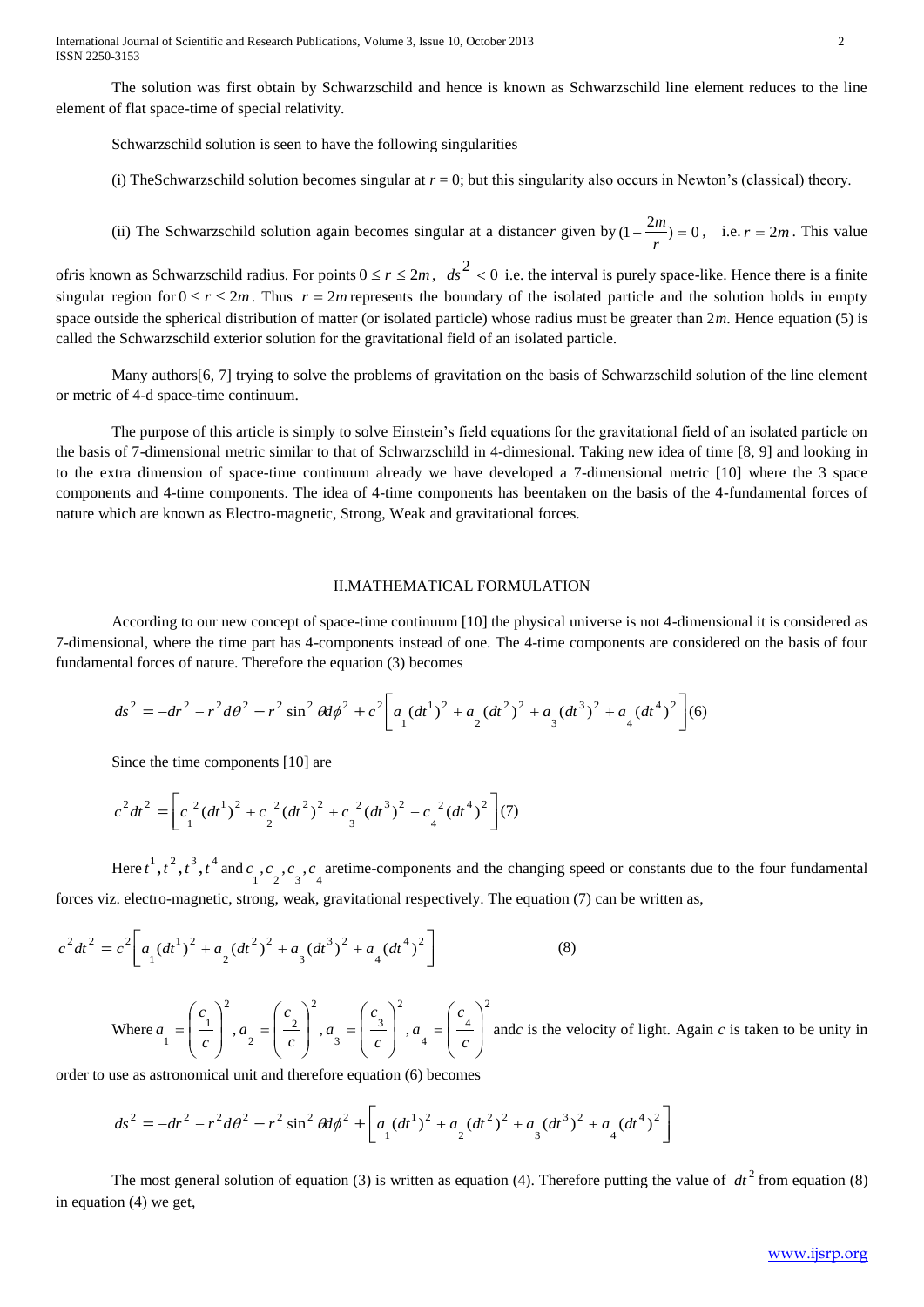International Journal of Scientific and Research Publications, Volume 3, Issue 10, October 2013 3 ISSN 2250-3153

$$
ds^{2} = -e^{\lambda} dr^{2} - r^{2} d\theta^{2} - r^{2} \sin^{2} \theta d\phi^{2} + e^{\nu} \left[ a_{1} (dt^{1})^{2} + a_{2} (dt^{2})^{2} + a_{3} (dt^{3})^{2} + a_{4} (dt^{4})^{2} \right] (9)
$$

(v)<br>cle the field will depend on<br>ishes indefinitely as we go<br>distance from the particle. In equation (9)  $\lambda$  and  $\nu$  are functions of r only; since for spherically symmetric isolated particle the field will depend on *r* alone and not on  $\theta$  and  $\phi$ .

Since the gravitational field (i.e. the disturbance from flat-space time) due to a particular diminishes indefinitely as we go to an infinite distance, therefore line element (9) must reduce to Galilean line element (2) at an infinite distance from the particle.

Hence at  $r \to \infty$ ;  $\lambda = 0 = v$ .

The line element in general relativity is given by

 $\mu$   $\mu$ .  $ds^2 = g \frac{dx^{\mu}}{dt^{\nu}} dx^{\nu}$  (10)

Here the co-ordinates are

$$
x^{1} = r, x^{2} = \theta, x^{3} = \phi, x^{4} = t^{1}, x^{5} = t^{2}, x^{6} = t^{3} \& x^{7} = t^{4}
$$
(11)

Comparing equations (9) and (10) with the help of (11) we get

$$
g_{\mu\nu} = \begin{bmatrix}\n-e^{\lambda} & 0 & 0 & 0 & 0 & 0 & 0 \\
0 & -r^2 & 0 & 0 & 0 & 0 & 0 \\
0 & 0 & -r^2 \sin^2 \theta & 0 & 0 & 0 & 0 \\
0 & 0 & 0 & a_e e^{\nu} & 0 & 0 & 0 \\
0 & 0 & 0 & 0 & a_e e^{\nu} & 0 & 0 \\
0 & 0 & 0 & 0 & 0 & a_g e^{\nu} & 0 \\
0 & 0 & 0 & 0 & 0 & 0 & a_e e^{\nu}\n\end{bmatrix}
$$
\n(12)

i.e.

$$
g_{11} = -e^{\lambda}
$$
  
\n
$$
g_{22} = -r^{2}
$$
  
\n
$$
g_{33} = -r^{2} \sin^{2} \theta
$$
  
\n
$$
g_{44} = a_{1}e^{v}
$$
  
\n
$$
g_{55} = a_{2}e^{v}
$$
  
\n
$$
g_{66} = a_{3}e^{v}
$$
  
\n
$$
g_{77} = a_{4}e^{v}
$$
  
\n
$$
g_{8\mu\nu} = 0 \text{ for } \mu \neq \nu
$$

For our simplicity let we consider,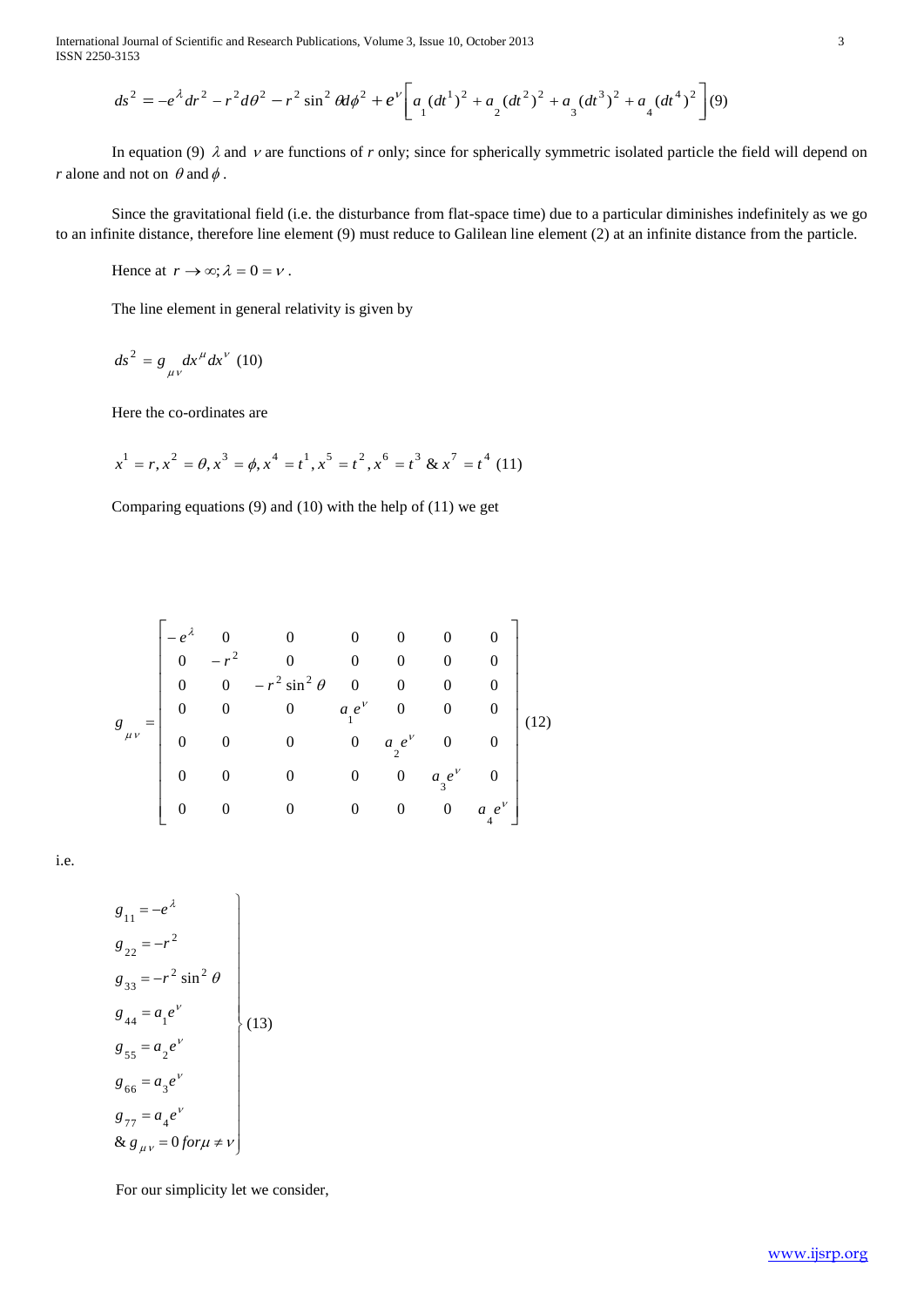International Journal of Scientific and Research Publications, Volume 3, Issue 10, October 2013 4 ISSN 2250-3153

 $a_4 \approx a_3 \approx a_2 \approx a_1$ 

Then equation (8) becomes

$$
dt^{2} = \left[ (dt^{1})^{2} + (dt^{2})^{2} + (dt^{3})^{2} + (dt^{4})^{2} \right]
$$
 (14)

And equation (9) becomes

$$
ds^{2} = -e^{\lambda} dr^{2} - r^{2} d\theta^{2} - r^{2} \sin^{2} \theta d\phi^{2} + e^{\nu} \left[ \left( dt^{1} \right)^{2} + \left( dt^{2} \right)^{2} + \left( dt^{3} \right)^{2} + \left( dt^{4} \right)^{2} \right] (15)
$$

(17)

(18)

And the determinant of  $g_{\mu\nu}$  is

$$
g = \left| g_{\mu\nu} \right| = -e^{\lambda + 4\nu} r^4 \sin^2 \theta \tag{16}
$$

Also 
$$
g^{\mu\mu} = \frac{1}{g_{\mu\mu}}
$$
 and  $g^{\mu\nu} = 0$  for  $\mu \neq 0$ 

$$
g^{11} = -e^{-\lambda}
$$
  
\n
$$
g^{22} = -\frac{1}{r^2}
$$
  
\n
$$
g^{33} = -\frac{1}{r^2 \sin^2 \theta}
$$
  
\n
$$
g^{44} = g^{55} = g^{66} = g^{77} = e^{-\nu}
$$
  
\n& 
$$
g^{12} = g^{23} = \dots = 0
$$
  
\n
$$
a \neq \nu
$$

Now the equation (16) can be written as

$$
a_{a} \approx a_{3} \approx a_{2} \approx a_{1} = 1
$$
  
\nThen equation (8) becomes  
\n
$$
dt^{2} = \left[ (at^{1})^{2} + (at^{2})^{2} + (at^{3})^{2} + (at^{4})^{2} \right]
$$
\n
$$
= -a^{2}at^{2} - r^{2}ad\theta^{2} - r^{2}sin^{2} ad\phi^{2} + e^{v} \left[ (at^{1})^{2} + (at^{2})^{2} + (at^{2})^{2} + (at^{4})^{2} \right] (15)
$$
\nAnd the determinant of 
$$
R_{\mu\nu} is
$$
\n
$$
g = \left| g_{\mu\nu} \right| = -e^{A + 4\nu}r^{4} sin^{2}\theta
$$
\n(16)  
\nAlso  $g^{\mu\mu} = \frac{1}{g_{\mu\mu}}$  and  $g^{\mu\nu} = 0$  for  $\mu \neq 0$   
\n
$$
g^{\mu 1} = -e^{-4}
$$
\n
$$
g^{\mu 2} = -\frac{1}{r^{2}}
$$
\n
$$
g^{\mu 2} = -\frac{1}{r^{2}} sin^{2}\theta
$$
\n
$$
g^{\mu 1} = g^{\mu 2} - \frac{1}{r^{2}} sin^{2}\theta
$$
\n(17)  
\n
$$
g^{\mu 1} = g^{\mu 2} - \frac{1}{r^{2}} sin^{2}\theta
$$
\n
$$
g^{\mu 1} = g^{\mu 2} - \frac{1}{r^{2}} sin \theta
$$
\n(18)  
\nNow the equation (16) can be written as  
\n
$$
|g| = e^{A + 4\nu}r^{4} sin^{2}\theta
$$
\n
$$
\Rightarrow \sqrt{|g|} = e^{2\mu^{2} + \nu^{2}} sin\theta
$$
\n
$$
sin\left(\frac{2}{\rho} \left[ (g_{g}\sqrt{|g|}) \right] - \frac{1}{2} \frac{\partial A}{\partial r} + \frac{2}{\rho r} \frac{\partial^2}{\partial r^2} + \frac{2}{r^{2}}
$$
\n
$$
again \frac{\partial}{\partial r^{2}} \left[ log \sqrt{|g|} \right] - \frac{1}{2} \frac{\partial A}{\partial r} + 2 \frac
$$

If  $\mu$ ,  $\nu$ ,  $\sigma$  are different suffixes we can now easily get the following possible cases

i.e.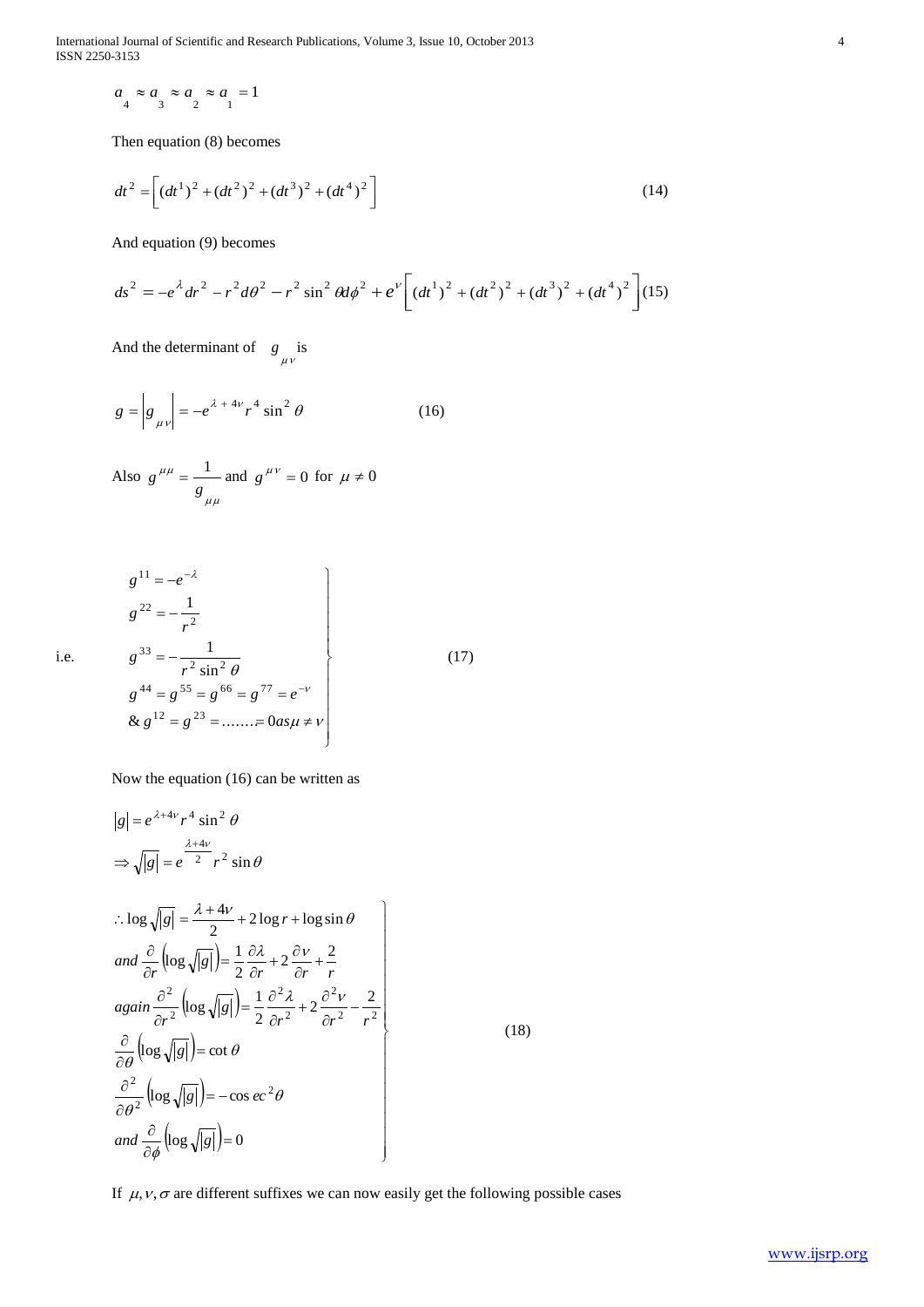International Journal of Scientific and Research Publications, Volume 3, Issue 10, October 2013 5 ISSN 2250-3153

$$
\Gamma^{\mu}_{\mu\mu} = \frac{1}{2} g^{\mu\mu} \frac{\partial g_{\mu\mu}}{\partial x^{\mu}} = \frac{1}{2} \frac{\partial (\log g_{\mu\mu})}{\partial x^{\mu}}
$$
\n
$$
\Gamma^{\nu}_{\mu\mu} = -\frac{1}{2} g^{\nu\nu} \frac{\partial g_{\mu\mu}}{\partial x^{\nu}}
$$
\n
$$
\Gamma^{\nu}_{\mu\nu} = \frac{1}{2} g^{\nu\nu} \frac{\partial g_{\nu\nu}}{\partial x^{\mu}} = \frac{1}{2} \frac{\partial (\log_{\nu\nu})}{\partial x^{\mu}}
$$
\n
$$
\Gamma^{\sigma}_{\mu\nu} = 0
$$
\n(19)

Hence we get the following independent non-vanishing 3-index symbols,

$$
\Gamma_{11}^{1} = \frac{1}{2} \frac{\partial \lambda}{\partial r}; \Gamma_{22}^{1} = -re^{-\lambda}; \Gamma_{33}^{1} = -r \sin^{2} \theta e^{-\lambda}
$$
\n
$$
\Gamma_{44}^{1} = \Gamma_{55}^{1} = \Gamma_{66}^{1} = \Gamma_{77}^{1} = \frac{1}{2} e^{\nu - \lambda} \frac{\partial \nu}{\partial r}
$$
\n
$$
\Gamma_{33}^{2} = -\sin \theta \cos \theta
$$
\n
$$
\Gamma_{12}^{2} = \frac{1}{r}; \Gamma_{13}^{3} = \frac{1}{r}; \Gamma_{23}^{3} = \cot \theta
$$
\n
$$
\Gamma_{14}^{4} = \Gamma_{15}^{4} = \Gamma_{16}^{4} = \Gamma_{17}^{4} = \frac{1}{2} \frac{\partial \nu}{\partial r}
$$
\n
$$
\Gamma_{14}^{5} = \Gamma_{15}^{5} = \Gamma_{16}^{5} = \Gamma_{17}^{5} = \frac{1}{2} \frac{\partial \nu}{\partial r}
$$
\n
$$
\Gamma_{14}^{6} = \Gamma_{15}^{6} = \Gamma_{16}^{6} = \Gamma_{17}^{6} = \frac{1}{2} \frac{\partial \nu}{\partial r}
$$
\n
$$
\Gamma_{14}^{7} = \Gamma_{15}^{7} = \Gamma_{16}^{7} = \Gamma_{17}^{7} = \frac{1}{2} \frac{\partial \nu}{\partial r}
$$
\n
$$
\Gamma_{14}^{7} = \Gamma_{15}^{7} = \Gamma_{16}^{7} = \Gamma_{17}^{7} = \frac{1}{2} \frac{\partial \nu}{\partial r}
$$

And all others are zero.

We have

$$
R_{\mu\nu} = \frac{\partial}{\partial x^{\nu}} \Gamma^{\beta}_{\mu\beta} - \frac{\partial}{\partial x^{\beta}} \Gamma^{\beta}_{\mu\nu} + \Gamma^{\alpha}_{\mu\beta} \Gamma^{\beta}_{\alpha\nu} - \Gamma^{\alpha}_{\mu\nu} \Gamma^{\beta}_{\alpha\beta}
$$

Gives us

$$
R_{11} = 2 \frac{\partial^2 v}{\partial r^2} + 4 \left( \frac{\partial v}{\partial r} \right)^2 - \frac{1}{r} \frac{\partial \lambda}{\partial r} - \frac{\partial \lambda}{\partial r} \frac{\partial v}{\partial r}
$$
 (21)  
\n
$$
R_{22} = \left[ e^{-\lambda} \left( 1 + 2r \frac{\partial v}{\partial r} - \frac{r}{2} \frac{\partial \lambda}{\partial r} \right) - 1 \right]
$$
 (22)  
\n
$$
R_{33} = \left[ e^{-\lambda} \left( 1 + 2r \frac{\partial v}{\partial r} - \frac{r}{2} \frac{\partial \lambda}{\partial r} \right) - 1 \right] \sin^2 \theta
$$
 (23)  
\n
$$
R_{44} = R_{55} = R_{66} = R_{77} = -\frac{1}{2} e^{\nu - \lambda} \left[ \frac{\partial^2 v}{\partial r^2} + 2 \left( \frac{\partial v}{\partial r} \right)^2 - \frac{1}{2} \frac{\partial v}{\partial r} \frac{\partial \lambda}{\partial r} + \frac{2}{r} \frac{\partial v}{\partial r} \right]
$$
 (24)

Obviously equation (23) is a mere repetition of equation (22).

Thus the only Einstein's field equations for empty space to be satisfied by  $\lambda$  and  $\nu$  are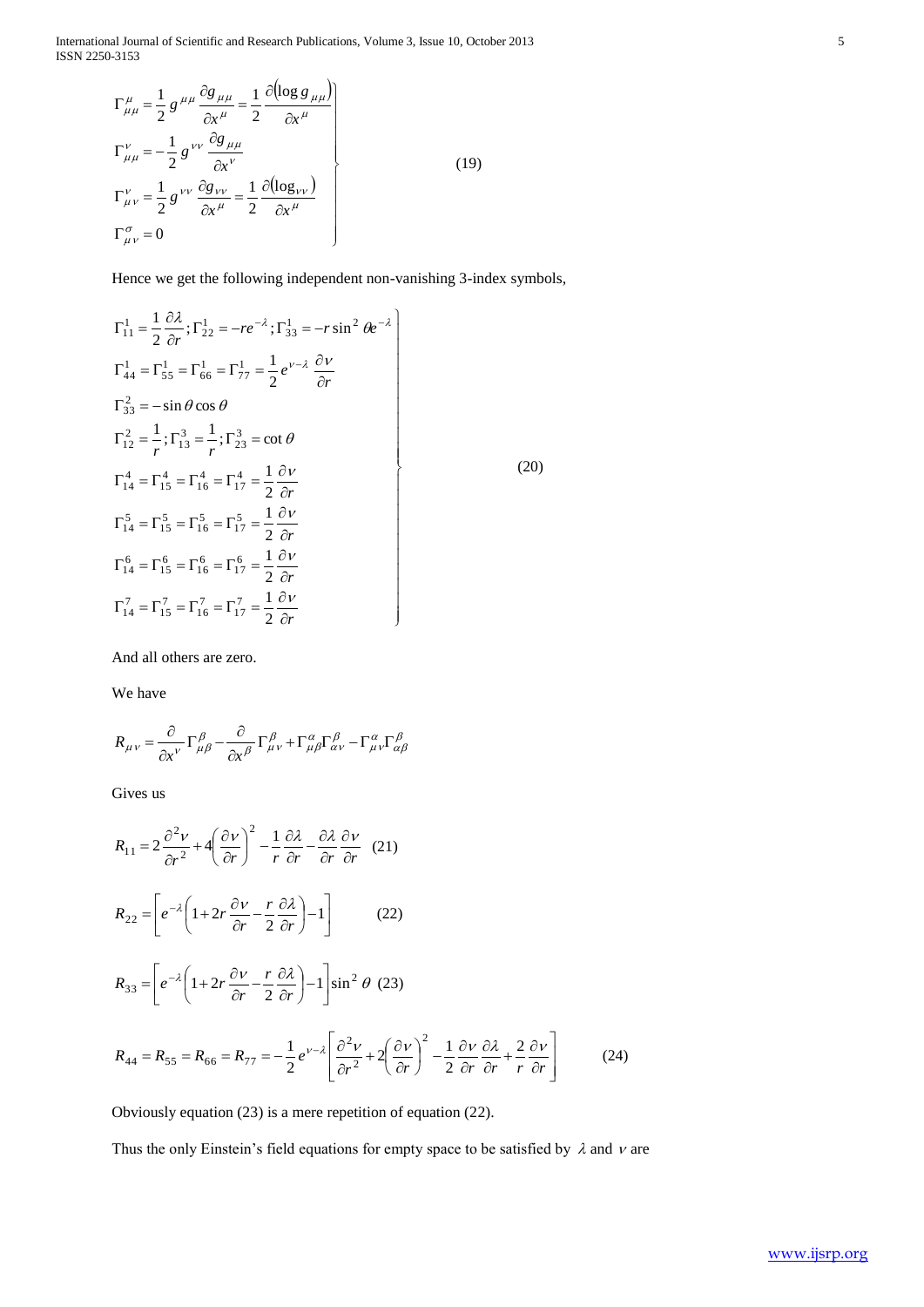International Journal of Scientific and Research Publications, Volume 3, Issue 10, October 2013 6 ISSN 2250-3153

$$
2 \frac{\partial^2 V}{\partial r^2} + 4 \left( \frac{\partial V}{\partial r} \right)^2 - \frac{1}{r} \frac{\partial \lambda}{\partial r} - \frac{\partial \lambda}{\partial r} \frac{\partial \nu}{\partial r} = 0 \quad (25)
$$
\n
$$
\left[ e^{-t} \left( 1 + 2r \frac{\partial V}{\partial r} - \frac{r}{2r} \frac{\partial \lambda}{\partial r} \right) - 1 \right] = 0 \qquad (26)
$$
\n
$$
\frac{1}{2} e^{-r/2} \left[ \frac{\partial^2 V}{\partial r^2} + 2 \left( \frac{\partial^2 V}{\partial r} \right)^2 - \frac{1}{2} \frac{\partial V}{\partial r} \frac{\partial \lambda}{\partial r} + \frac{2}{r} \frac{\partial V}{\partial r} \right] = 0 \qquad (27)
$$
\nDividing equation (27) by  $e^{V-\lambda}$  and then subtracting equation (25) from the resulting equation, we get\n
$$
\frac{d}{r} \frac{\partial V}{\partial r} + \frac{1}{r} \frac{\partial Z}{\partial r} = 0
$$
\n
$$
\Rightarrow \frac{\partial}{\partial r} (4v) + \frac{\partial}{\partial r} (2) = 0
$$
\n
$$
\Rightarrow \frac{\partial}{\partial r} (4v + \lambda) = 0
$$
\nIntegrating we get\n
$$
4V + \lambda = A
$$
\nWhere A is constant of integration which may be set equal to zero, without any loss of generality, since at  $r \to \infty, \lambda = 0$ .) Hence,\n
$$
\lambda = W + e^{-\lambda} \frac{\lambda}{r} \text{ where } \lambda = -4v
$$
\nSubstituting this in equation (26) we get\n
$$
e^{4v} \left[ 1 + 4r \frac{\partial V}{\partial r} \right] = 1
$$
\nIntegrating we get\n
$$
re^{4v} = r + B
$$
\nB being constant of integration,\ni.e.\n
$$
e^{4v} = 1 + \frac{B}{r} = 1 - \frac{2m}{r} \quad (28)
$$
\n
$$
e^{V} = \left( 1 - \frac{2m}{r} \right)^{-1} \approx \left( 1 - \frac{m}{2r} \right)^{-1} \text{ approximately}
$$
\nHere we have put  $B = -2m$ . This is done in order to facilitate the physical interpretation of m as the mass

Dividing equation (27) by  $e^{v-\lambda}$  and then subtracting equation (25) from the resulting equation, we get

$$
\frac{4}{r}\frac{\partial v}{\partial r} + \frac{1}{r}\frac{\partial \lambda}{\partial r} = 0
$$

$$
\Rightarrow \frac{\partial}{\partial r}(4v) + \frac{\partial}{\partial r}(\lambda) = 0
$$

$$
\Rightarrow \frac{\partial}{\partial r}(4v + \lambda) = 0
$$

Integrating we get

$$
4\nu+\lambda=A
$$

Where A is constant of integration which may be set equal to zero, without any loss of generality, since at  $r \to \infty$ ,  $\lambda = 0$ and  $v = 0$ . Hence,

$$
\lambda=-4\nu
$$

Substituting this in equation (26) we get

$$
e^{4\nu} \left( 1 + 4r \frac{\partial \nu}{\partial r} \right) = 1
$$

$$
\Rightarrow \frac{\partial}{\partial r} \left( r e^{4\nu} \right) = 1
$$

Integrating we get

$$
re^{4v}=r+B
$$

B being constant of integration,

i.e. 
$$
e^{4v} = 1 + \frac{B}{r} = 1 - \frac{2m}{r}
$$
 (28)  

$$
e^{v} = \left(1 - \frac{2m}{r}\right)^{\frac{1}{4}} \approx \left(1 - \frac{m}{2r}\right)
$$
 approximately

Here we have put  $B = -2m$ . This is done in order to facilitate the physical interpretation of m as the mass of the gravitating particle. Thus the line element due to a static, isolated gravitating mass point, the equation (15) becomes,

$$
ds^{2} = -\left(1 - \frac{2m}{r}\right)^{-1} dr^{2} - r^{2} d\theta^{2} - r^{2} \sin^{2} \theta d\phi^{2} + \left(1 - \frac{m}{2r}\right) \left[ (dt^{1})^{2} + (dt^{2})^{2} + (dt^{3})^{2} + (dt^{4})^{2} \right] (29)
$$

Considering equation (14) and putting in above equation (29) we get,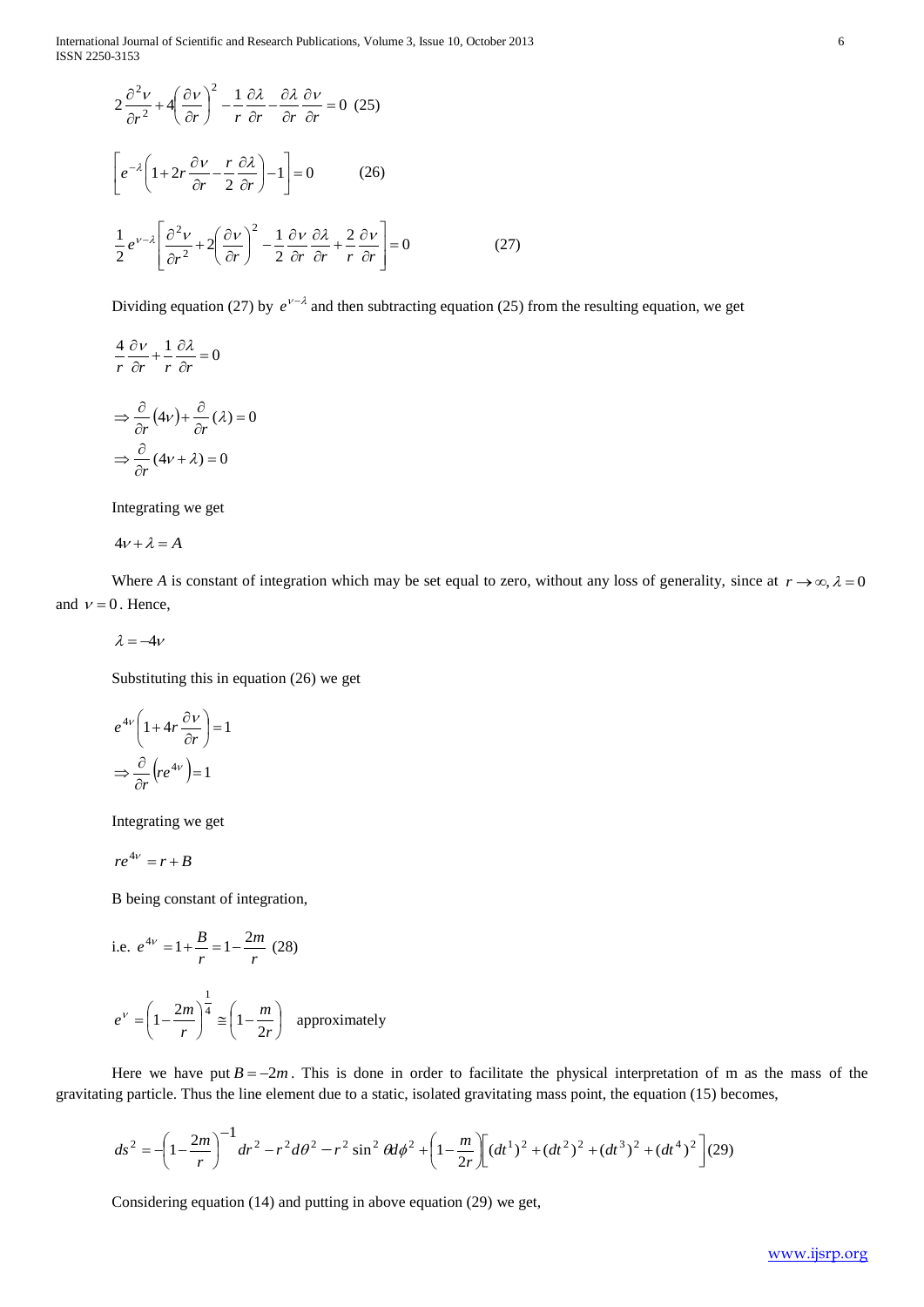International Journal of Scientific and Research Publications, Volume 3, Issue 10, October 2013 7 ISSN 2250-3153

$$
ds^{2} = -\left(1 - \frac{2m}{r}\right)^{-1} dr^{2} - r^{2} d\theta^{2} - r^{2} \sin^{2} \theta d\phi^{2} + \left(1 - \frac{m}{2r}\right) dt^{2} (30)
$$

## III. CONCLUSIONS

 $2 - \left(1 - \frac{2\pi}{r}\right)$   $dr^2 = r^2 \sin^2 2\theta^2 - r^2 \sin^2 2\theta^2 + \left(1 - \frac{2\pi}{2r}\right)dr^2$  (20)<br>
III. CONCLUSSIONS<br>
III. CONCLUSSIONS<br>
THE CONCLUSSIONS<br>
Equation (30) the Schematical Hale volume because singular at a distance r is given In equation (30) the Schwarzschild-like solution becomes singular at a distance *r* is given by  $\left(1 - \frac{m}{2r}\right) = 0$ J  $\left(1-\frac{m}{2}\right)$ l  $\left(1-\frac{m}{2r}\right)$  $\left(\frac{m}{2r}\right) = 0$  i.e.  $r = \frac{m}{2}$  $r = \frac{m}{2}$ . For points  $0 \le r \le \frac{m}{2}$ ,  $ds^2 < 0$  i.e. the interval is purely space-like. Hence there is a finite singular region for  $0 \le r \le \frac{m}{2}$ . Thus 2  $r = \frac{m}{r}$  represents the boundary of singular region inside the spherical distribution of matter.

In equation (30) the term  $\left(1 - \frac{2m}{m}\right) = 0$ J  $\left(1-\frac{2m}{m}\right)$ l  $\left(1-\frac{2r}{r}\right)$  $\left(\frac{m}{r}\right) = 0$  i.e.*r*=2*m*the region  $\frac{m}{2} < r \le 2m$  represents where *dt*<sup>2</sup> is not zero. This region is

time-like and very interesting i.e. time is there and meaning is that in that region still the four fundamental forces are interacting. Thus *r=2m*known as Schwarzschild radius represents the boundary of the isolated particle and the solution holds in empty space outside the spherical distribution of matter whose radius must be greater than 2*m*.

So the equation (30) holds for both interior and exterior solution.

#### **REFERENCES**

[1] Hartle J B 2012 *Gravity – An Introduction to Einstein's General Relativity* ( Published by Pearson's Education & Dorling Kindersley) p 1-600, 83-86

[2] Giannetto E 2007 Once up on Einstein *J. Phys. A. Math. Theor.* **40** 8603

[3] Einstein A 1916 0n the general theory of relativity ,*Annalen der Physik* ,**49** : 769-822

[4] Bergmann P G 1992*Introduction to the theory of Relativity ( Prentice Hall of Pvt. Ltd., New Delhi*-1) p1-287,33-42

[5] Schwarzschild K 1916Onthe gravitational field of a mass point according to Einstein's theory. Sitzungsber. Preuss. Akad. Wiss.

*Phys. Math. Kl., 189,* www.sjcrothers.plasmaresources.com/schwarzschild.pdf.

[6] Crothers S J 2009 The Schwarzschild solution and its implications for gravitational waves*,Conference of the German Physical Society, Munich, March 9-13, 2009*<http://www.dpg-verhandlungen.de/2009/indexen.html>

[7] Nikouravan B 2011 Schwarzschild-like solution for ellipsoidal celestial objects , *International journal of the Physical Sciences* Vol. 6(6),pp. 1426-1430,

[8] Guerra V and \de Abreu R 2005 The conceptualization of time and the constancy of the speed of light *Eur. J. Phys.* 27s117-s123

[9] Dieks D 1991 Time in special relativity and its philosophical significance Eur. J. Phys. **12** 253-259

[10] Borah B K 2013 An approach to new concept of time on the basis of four fundamental forces of nature, *International Journal of* 

 *Scientific and Research Publications,* volume 3, Issue 6, June 201[3,www.ijsrp.org](http://www.ijsrp.org/)

#### **AUTHORS**

**First Author-** B K Borah, M. Sc., M. Phil., Ph. D., Associate Professor, Department of Physics, Jorhat Institute of Science & Technology, Jorhat-!0, Assam, India, PIN -785010 , E-mail: bikashgargilisa@gmail.com